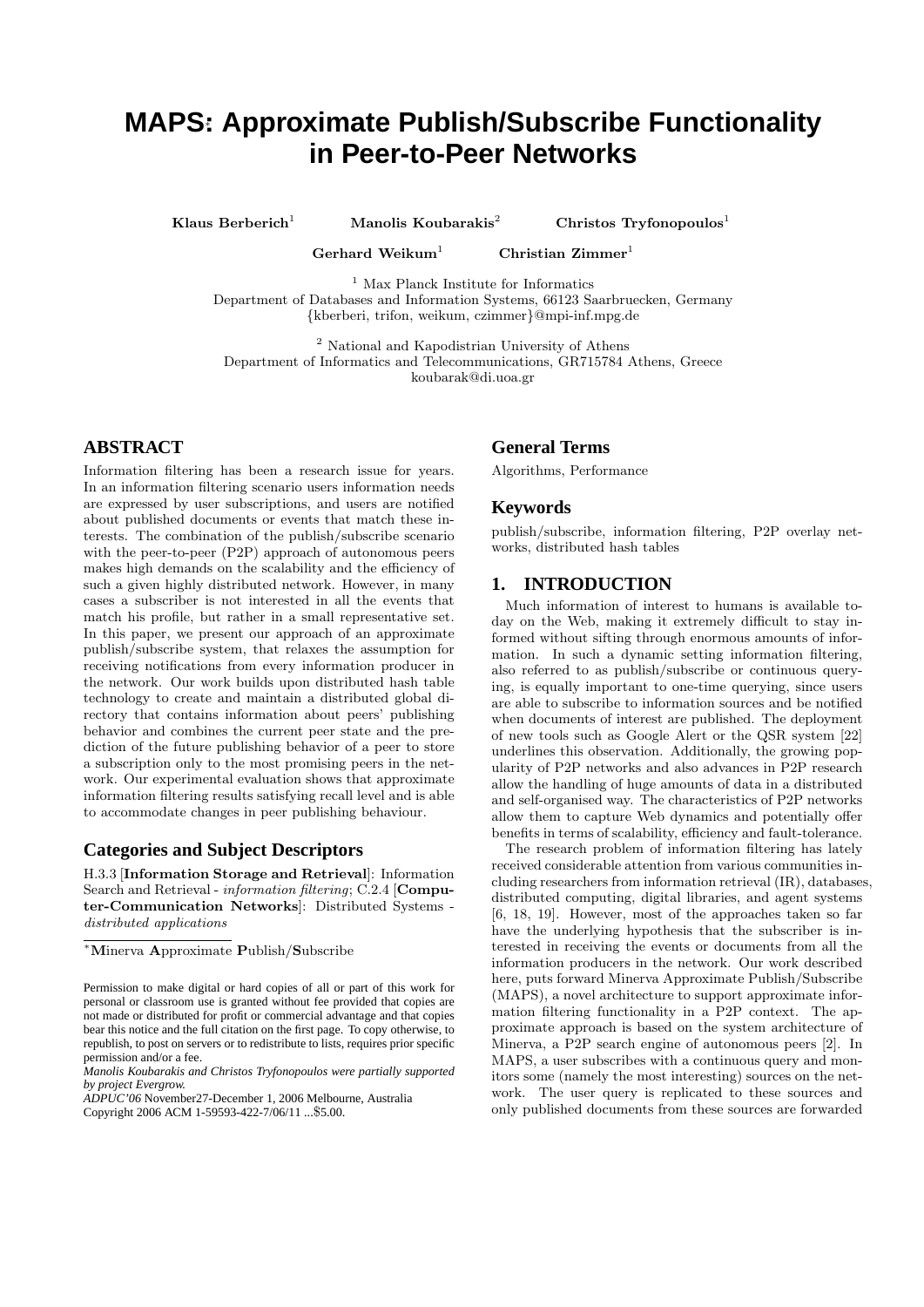to him. The system is responsible for managing the user query, discover new potential sources and move queries to better ones. This approach resembles centralised approaches currently taken for filtering news items, based on a profile of user preferences [8]. In these approaches, however, the emphasis is on duplicate elimination whereas in our case it is on information quality, scalability, and efficiency.

## **1.1 Contribution**

To achieve approximate information filtering we introduce a network-agnostic architecture, and new peer selection techniques suitable for an information filtering scenario. To this end, we treat per-peer IR-style statistics as time series, and show how to use time series analysis in general and double exponential smoothing in particular to predict peer behavior. Then, we show how to use this prediction in combination with standard database selection to improve peer selection in an information filtering scenario. Our experiments emphasise the potential of the approximate publish/subscribe approach such that we get a high information quality in an efficient and scalable way. The main contribution of our work is the approximate information filtering, and, in addition, the use of time series analysis to improve peer selection.

#### **1.2 Outline**

The rest of the paper is structured as follows: Section 2 discusses related work from structured P2P overlay networks, collection selection in distributed IR, and P2P publish/subscribe systems. The MAPS system architecture including all the extensions used for continuous querying is explained in Section 3 together with the time series analysis to predict the future peer behavior. The experimental evaluation of our approach on two datasets is presented in Section 4. Finally, Section 5 concludes the paper.

#### **2. RELATED WORK**

Recent research on P2P systems has proposed various forms of distributed hash tables (DHTs) like Chord [17], CAN [13], or Pastry [14]. DHTs support mappings from keys (e.g., titles or authors) to locations in a decentralized manner such that routing scales well with  $n$ , the number of peers in the system. Typically, an exact match key lookup can be routed to the proper peer(s) in at most  $O(log n)$ hops, and no peer needs to maintain more than  $O(log n)$ routing information. These architectures have a high failure resilience and can deal with the high dynamics of a P2P system such as peers joining or leaving at a high rate and in an unpredictable manner. However, the approaches are limited to exact-match, single keyword queries on keys.

In the research area of collection or database selection in distributed IR, many approaches have been proposed including the decision-theoretic framework by Fuhr et al. [10], the GlOSS method [11], and approaches based on statistical language models [16, 21]. Callan [5] gives an overview of algorithms for distributed IR style result merging and database content discovery. In the P2P scenario of autonomous peers with possibly overlapping datasets, collection selection has to be extended to an enhanced peer selection approach considering the novelty as described in [2].

The P2P publish/subscribe system Scribe [15] only supports subject-based subscriptions whereas pFilter [18] is a global-scale, decentralized information filtering and dissemination system for unstructured documents. [20] describes local filtering algorithms using a model based on named attributes. The problem of offering publish/subscribe functionality on top of structured overlay networks using data models and languages from information retrieval is studied in [19]. Dittrich et al [9] present Context-aware Information Filters (CIF) using two input streams with messages and context updates. [1] shows a solution for efficiently supporting queries over string-attributes involving prefix, suffix, containment, and equality operators on top of a DHT. The main difference of all these approaches to our work is that our system architecture follows an approximate strategy whereas we are only interested in the best published documents for a subscription. By sending the continuous query only to the most promising peers, our system is scalable and more efficient providing good notifications.

#### **3. MAPS SYSTEM ARCHITECTURE**

In this section, we present the main system architecture of MAPS (shown in Figure 1) based on the P2P search engine Minerva [2]. Each peer that participates in MAPS implements three types of services: a publication, a subscription, and a directory service.

A peer implementing the publication service has a (thematically focused) web crawler and acts as an information producer. The publication service is used to expose content crawled by the peer's crawler and also content published by the user to the rest of the network. Using the subscription Service users post continuous queries to the network and this service is also responsible for selecting the appropriate peers that will index the user query. Finally, the directory service is used to enable the peer to participate in the P2P network, and is also responsible for acquiring the IR statistics needed by the subscription service to perform the ranking.

## **3.1 Resource Publication**

Publications in a peer p occur when new documents are crawled from  $p$ 's crawler or when  $p$ 's user decides to make one of the documents residing on his computer available to the rest of the network. Each publication of  $p$  is matched against its local query index using appropriate local filtering algorithms such as [20], and triggers notifications to subscribers. Notice that only peers with their continuous query indexed in  $p$  will be notified about the new publication, since the document is not distributed to any other peer in the network. This makes the placement of a peer's continuous query a crucial decision, since only the peers storing the query can be monitored for new publications, and the publi-



Figure 1: MAPS architecture with publication, subscription, and directory service.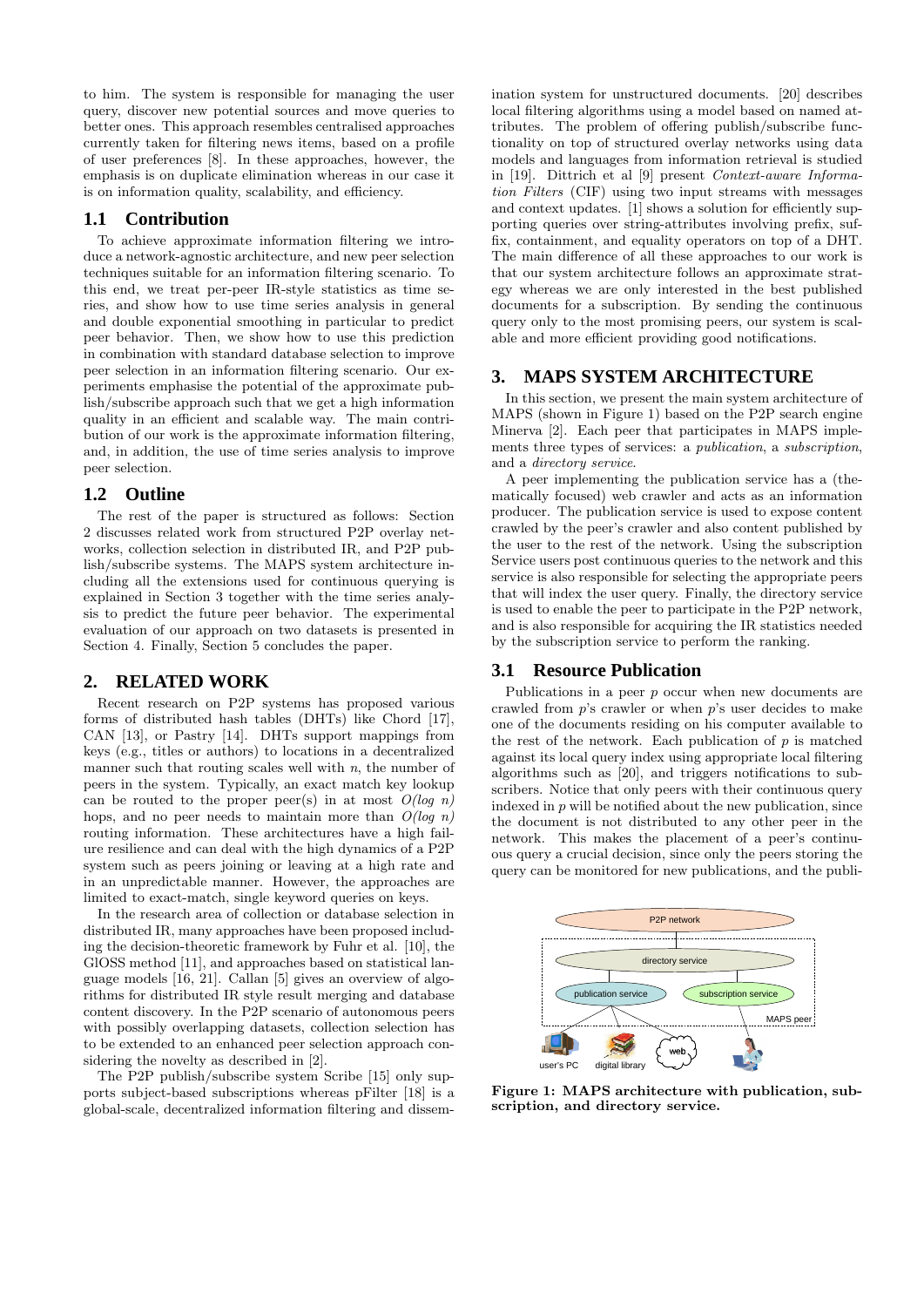cation and notification process does not need any additional communication costs.

#### **3.2 Forwarding of Continuous Queries**

When a peer  $p$  receives a continuous query  $q$  from the user, p has to determine which peers in the network are promising candidates to satisfy the continuous query with similar documents published in the future. To do so,  $p$  issues a request to the directory service for each term contained in  $q$ , to receive per-peer statistics about each one of the terms. Statistics from the retrieved lists are gathered and a peer score is computed based on a combination of database selection and peer behavior prediction formulas as shown by the equation below.

$$
score(p, q) = (1 - \alpha) \cdot sel(p, q) + \alpha \cdot pred(p, q)
$$

The tunable parameter  $\alpha$  affects the balance between authorities (peers with high  $\text{sel}(p, q)$  score) and promising peers (peers with high  $pred(p, q)$  score) in the final ranking. Finally, based on the total score calculated for each peer a ranking of peers is determined, and  $q$  is forwarded to the first  $k$  peers in the list, where  $k$  is a user specified parameter. The continuous query is then stored in these peers, and a notification is sent to the user every time one of the peers publishes a document that matches the query.

A continuous query needs to get updated after a specific time period. For this reason, a query contains a time-to-live (ttl) value such that the peer holding the query can remove it after the ttl is expired. The peer initiating the continuous query process requests new statistics from the directory and reselects the updated most promising peers for q.

#### *3.2.1 Database Selection*

The function  $\text{sel}(p, q)$  returns a score for a peer p and a query q, and is calculated using standard database selection algorithms from the IR literature (such as simple tf-idf, CORI etc.). Using  $sel(p, q)$  we can identify authorities specialised in a topic, but as we show later this is not enough in a filtering setting. In our experimental evaluation we use a simple but efficient approach based on the peer document frequency (df) as the number of documents in the peer collection containing a term, and the maximum peer term frequency  $(tf^{max})$  as the maximum number of term occurrences in the documents of the peer. The values for all query terms  $t$  are summarizes as follows:

$$
sel(p, q) = \sum_{t \in q} \beta \cdot \log \left( df_{p,t} \right) + (1 - \beta) \cdot \log \left( tf_{p,t}^{max} \right)
$$

The value of the parameter  $\beta$  can be chosen between 0 and 1 and is used to emphasize the importance of  $df$  vs.  $tf^{max}$ . Experiments with database selection have shown that 0.5 represents a satisfying value for  $\beta$ . [4] and [12] give an overview of other approaches to select peers with different database selection strategies.

#### *3.2.2 Peer Behavior Prediction*

Function  $pred(p, q)$  returns a score for a peer p and a query  $q$  that represents how likely peer  $p$  is to publish documents containing terms found in  $q$  in the future. This prediction mechanism is based on statistical analysis of appropriate IR metrics such as the document frequency of a term. These statistics are made available through appropriate requests form the directory service, and are treated as time series data. Then an appropriate smoothing technique is used to

model peer behavior and predict future publications. In our prototype implementation, we use the evolution of the peer document frequency  $(df)$  to predict a number of documents in the next period containing a certain term, referred as  $\hat{df}^{*1}$ , and we use the progression of the *collection size* (*cs*) to predict the publishing rate, referred as  $\hat{cs}^*$ . The values for all terms of the multi-term query are again summarized:

$$
pred(p, q) = \sum_{t \in q} log(\hat{df}_{p,t}^* + log(\hat{cs}_p^* + 1) + 1)
$$

The publishing of relevant documents is more accented than the dampened publishing rate. If a peer publishes no documents at all, or, to be exact, the prediction of  $\hat{cs}^*$  is 0 (and the prediction of  $\hat{df}^*$  is 0), then the  $pred(p, q)$  value should also be 0.

#### **3.3 Why Peer Behavior Prediction?**

A key component of the peer selection procedure is the prediction mechanism introduced here. Prediction is complementary to database selection and the following example demonstrates its necessity in a filtering setting:

Assume that peer  $p_1$  is specialised in soccer, and thus it has become an authority in articles about soccer, although it is not publishing new documents any more. Contrary, peer  $p_2$  is a peer that is not specialised in soccer but currently its crawler is crawling pages in a big soccer portal. Now imagine a user subscribing for documents with the continuous query soccer world cup 2010 to be held in four years in South Africa. A ranking function based only on database selection algorithms would always choose peer  $p_1$  to index the user query. To get a high ranking score, and thus get selected for indexing the user profile, peer  $p_2$  would have to specialise in soccer, a long procedure that is inapplicable in a filtering setting which is by definition dynamic. The fact that database selection alone is not sufficient is even more evident when news items are published. News items have a short shelf-life, making them the worst candidate for slow-paced database selection algorithms. The above shows the need to include better reactions in slow-paced selection algorithms, to cope with dynamics.

#### **3.4 Time Series Analysis**

The main idea behind predicting peer behavior is to view the IR statistics as time series data and use statistical analysis tools to model peer behavior. Time series analysis accounts for the fact that the data points taken over time have some sort of internal structure (e.g., trend, periodicity etc.), and uses this observation to analyse older values and predict future ones. In our context this hypothesis is valid; a peer currently crawling a soccer portal, is publishing many documents about soccer. It is likely that this crawler in the near future will also be publishing documents about soccer. [7] gives a good overview about time series analysis and shows the advantages of different approaches.

Smoothing techniques are generally divided into two categories: averaging methods and exponential smoothing methods. Averaging methods include the calculation of the mean of past values, as well as more sophisticated techniques as moving average and double moving average. The major drawbacks of these techniques are the assignment of equal weights to all of the past values, and their inability to reveal

 $1\text{The}$  \* denotes that this is a predicted value, and the ^denotes that it is a difference between two values.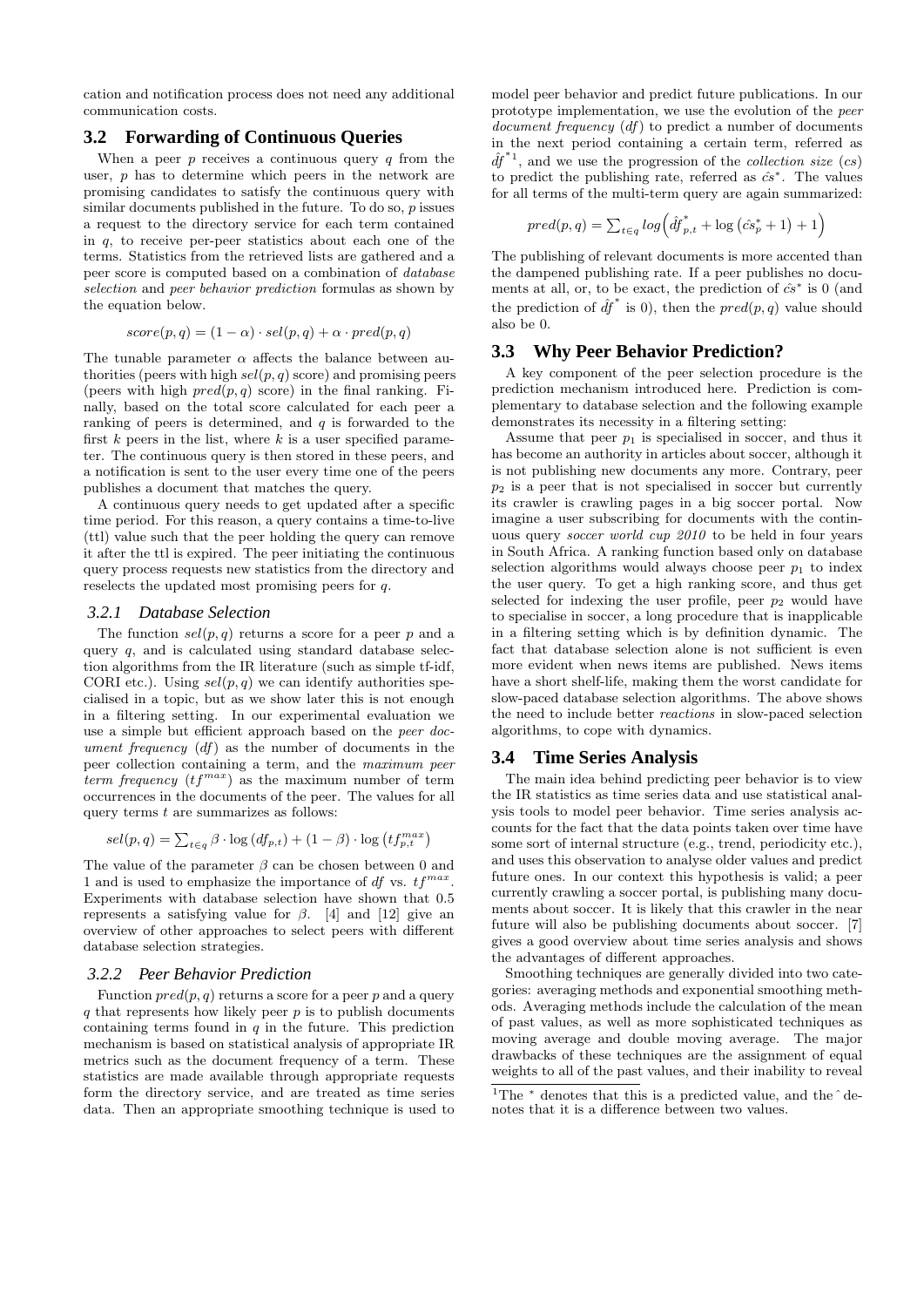trend in a series of observations. In our setting recent values are of greater importance than older values, since peer activity in the near past can provide a better reflection of peer behavior compared to the far past. In contrast to averaging methods exponential smoothing techniques assign exponentially decreasing weight to the values, as the observation gets older. This way, recent observations become more important in predicting than older ones. Single, double and triple exponential smoothing use one or more smoothing parameters to determine weights assigned to the observation values. Single exponential smoothing is usually utilised for non-seasonal data showing no trend. Double exponential smoothing utilises an extra parameter that takes trend into account, whereas triple exponential smoothing is a generalised method to include seasonality into the predicting. In our setting a peer's publishing behavior shows a trend for its future activity, but this is not the case for seasonality. Although seasonality is also existent in user profiles (e.g., consider the frequency of the word gift in queries, and how it is increased around Christmas), no seasonality can be observed in the small time intervals we take into account. We have chosen double exponential smoothing as the most appropriate method to model a peer's behavior and to predict publication activity in the future. This approach is incorporated in the prediction formula already mentioned and predicts the two relevant values  $\hat{df}^*$  and  $\hat{cs}^*$ .

Next, we will now shortly explain the double exponential smoothing approach. We assume an infinite series of values  $x_1, x_2, x_3, \ldots$ , and  $x_n^*$  denotes the predicted value for  $x_n$  after having seen the first  $n - 1$  values of the series. This predict is computed by the following formula containing two parts:

$$
x_n^* = L_n + T_n
$$

The  $L_n$  describes the current *level* that the series has reached and is initiated by  $L_1 = x_1$ . The  $T_n$  considers the trend of the series and has the starting values  $T_0 = 0$  and  $T_1 =$  $x_2 - x_1$ . The values for the level and the trend are computed by the following two equations, where  $\beta$  and  $\gamma$  are parameters (in our experiments we used  $\eta = \gamma = 0.5$ ):

$$
L_n = \eta \cdot x_n + (1 - \eta) \cdot (L_{n-1} + T_{n-1})
$$
  

$$
T_n = \gamma \cdot (L_n - L_{n-1}) + (1 - \gamma) \cdot T_{n-1}
$$

#### **3.5 IR Statistics Maintenance**

As shown before, accurate per-peer statistics are necessary for the peer ranking and selection process. We follow the approach of [2] to maintain the IR statistics. A conceptually global but physically distributed directory, which is layered on top of a Chord-style distributed hash table (DHT), manages aggregated information about each peers local knowledge in compact form. This way, we use the Chord DHT to partition the term space, such that every peer is responsible for the statistics of a randomized subset of terms within the directory. To maintain the IR statistics up to date, each peer distributes per-term summaries (posts) of its local index along with its contact information to the global directory. The DHT determines a peer currently responsible for this term and this peer maintains a PeerList of all posts for this term.

Notice that our architecture is network-agnostic. The directory service implemented by the peers does not have to use Chord, or any other DHT to provide this information; our architecture allows for the usage of any type of P2P network (structured or unstructured), given that the necessary information (i.e., the per-peer IR statistics) is made available to the rest of the services. Thus, unstructured networks with gossip-based protocols, hierarchical networks where the super-peers collect this type of information as well as any structured overlay can implement the directory service.

## **4. EXPERIMENTAL EVALUATION**

For the experimental evaluation of our approximate information filtering approach, we used two different data collections: Amazon data collection containing extracted customer reviews from Amazon.com reviewing system, and a crawled Web data collection as a result of a focused crawl containing web documents from different categories. Both experimental series make the following assumption: a querying peer issues a set of continuous queries to the network and waits for notifications. The number of peers, a continuous query is sent to, is our parameter to determine the system efficiency. All peers in the system publish documents (order and rate depends on the experimental series) and the querying peer updates the subscription periodically. In our experimental setting our retrieval measurement is recall, which is defined as the ratio of received notifications over the number of relevant published documents. Remember that peers publishing a relevant document for a continuous query only send a notification to the querying peer when the initiating peer has registered the query at the publishing peer. A document is relevant for a continuous query if and only if all query terms are contained in the document.

## **4.1 Amazon Data Collection**

The Amazon data collection contains 266,552 reviews of data items from the Amazon.com rating system. We used the original categories but grouped them into 30 main categories representing 30 peers. The smallest category contained about 1,000 reviews and the largest one about 50,000. The reviews have a chronological order we used to publish the documents. Each review is assigned to 1.65 categories on average such that if a review is published, on average 1.65 peers publish the review at the same time. We used 250 different queries containing a set of keywords from 2 to 5. The keywords were extracted from the reviews by selecting the most representative keywords of each category. Examples for queries are culture war, civil rights movement american, or mechanics physics. On average, each review contains 56 keywords, and overall, there are 180,024 different terms in the data collection included.

We started the subscription and publication process from when a starting point of about 20,000 published documents.. This way, the peer selection of the most promising peers can already use existing statistics in the global directory. After the first subscription of all 250 continuous queries, the publishing process starts, and after publishing a certain number of reviews, the subscriptions are refreshed. In this experiment, the influence of predicting the peer behavior is marginal because the publishing rate and the thematic directions of the peer are almost constant. Nevertheless, the experiment shows that approximate information filtering provides a good recall value by only selecting a few peers.

Figure 2 shows the results for the case of 20 rounds with  $1,000$  documents per round published<sup>2</sup>. To reach a recall

<sup>2</sup>We investigated different scenarios with varying the number of rounds and the number of published peers per round,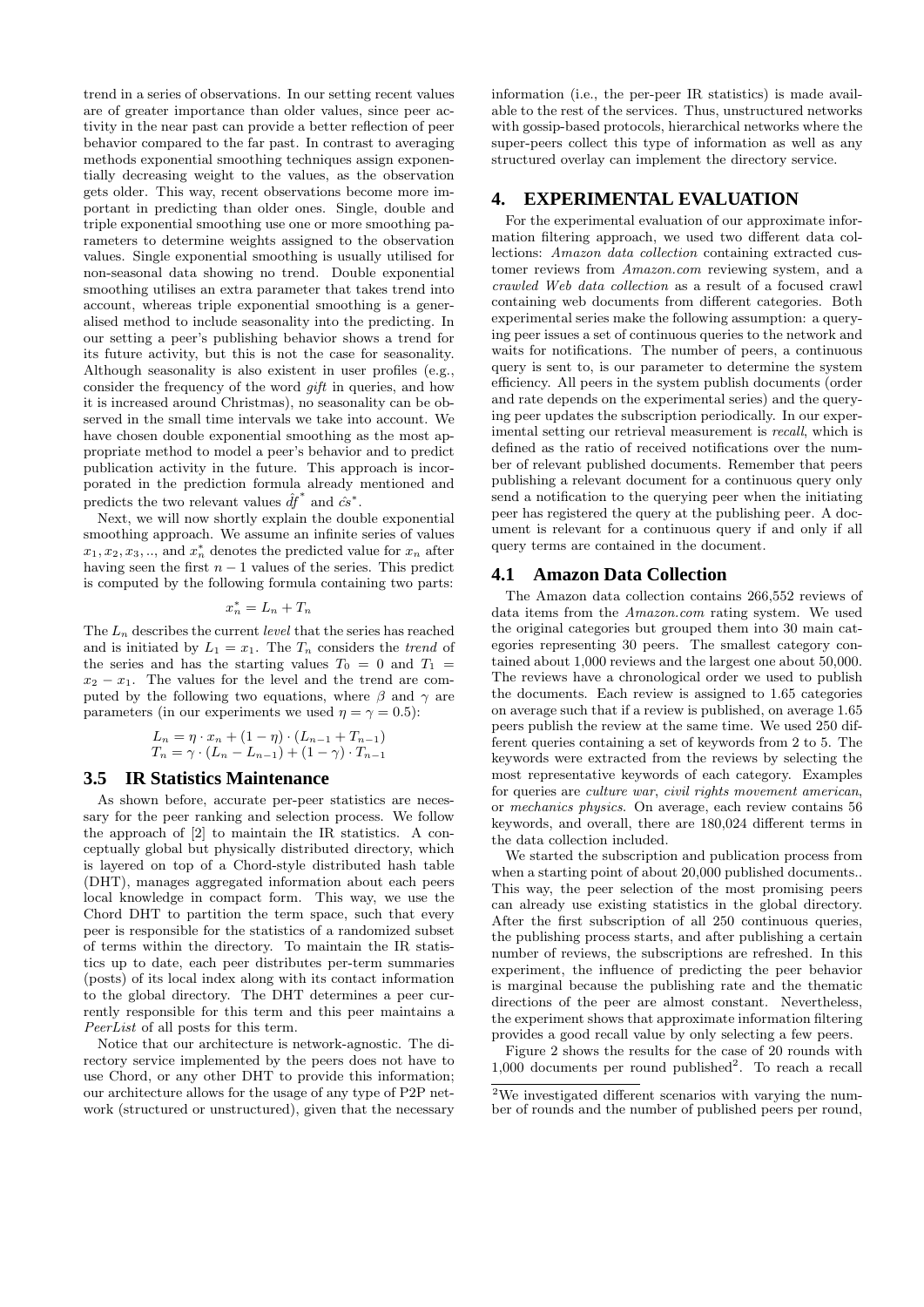

Figure 2: Avg. recall: Amazon Dataset

level of 0.8 we need about 4 to 5 peers to send the continuous query to. The gain of sending the query to more than 8-10 peers is very small, and sending the queries to more than 20 peers results in getting notifications to almost all relevant documents.

#### **4.2 Crawled Web Data Collection**

This data collection contains 253,875 documents from a focused web crawl. All documents are categorised to one of 10 categories, e.g. Travel, Finance, or Sports. The smallest category has about 18,000 documents, the largest about 35,000 documents. There are more than 700,000 different terms included in all the documents. The documents have no real order such that we use the documents from different categories to simulate certain peer behaviors, e.g. one peer publishes only documents from category Sports, and another peer only documents from Nature.

We used four different publishing scenarios to investigate the influence of the prediction part. In all cases, we started 20 peers (two peers per category) containing 1,000 random documents from one category each. We extracted 40 twoterm queries out of the documents where the query terms are strong representatives of the categories that means that we used terms that appear very frequent in documents of one category and infrequent in documents of the other categories. Example queries are biology institute, pga golf, or opera concert.

All four scenarios used the formula  $score(p, q)$  as described before, but in one case, we ignored the prediction part by setting  $\alpha = 1.0$ . the other case stressed the influence of the peer behavior prediction by using a value of  $\alpha = 0.5$ .

#### *4.2.1 Constant Publishing*

This publishing scenario assumes a constant publishing behavior. Each peer publishes only random documents from the same category as the documents from its starting set. So, every peer publishes 100 documents per round, and at the end of the round the subscriptions are updated. Figure 3 shows the results after 10 rounds. The usage of predicting the peer behavior has almost no effect. This way, the recall values for both cases (with and without peer prediction) are identical. This is caused by the fact that the prediction values correspond to the database selection values because of the constant publishing behavior.

# *4.2.2 Half of the Peers Publishing*

The second simulation assumes that only half of the peers

but the results are similar.



Figure 3: Avg. recall: Constant Publishing



Figure 4: Avg. recall: Half of the Peers Publishing

publish any documents at all. So, one peer per category publishes over 10 rounds 100 documents per round. Figure 4 shows that in this scenario, predicting peer behavior improves the recall such that in contrast to the simple database selection approach, we need less peers to reach a satisfying notification level.

#### *4.2.3 Category Changes*

In contrast to the first simulation, the peers do not publish documents from their starting set category, but they select another category at random and publish in 10 rounds 100 documents per round out of this category. This simulation stresses that the approach with considering the time series of statistics can respond to category changes and learn that a peer now publishes documents from another category as before. Figure 5 shows the intuition that peer selection benefits from peer behavior prediction. The recall values are lower than in the experiments before because the peer selection needs some time to learn the category changes, but the improvements with peer behavior prediction are remarkable.

#### *4.2.4 Different Publishing Rates*

The last scenario simulates different publishing rates. Despite having same sized starting sets, the peers publish documents - from the appropriate category - with different rates. The rate is computed as 100 divided by the peer number such that the first peer publishes 100 documents, the second peer 50 documents, and the last peer releases only 5 documents per round. The results with and without peer behavior prediction after 10 rounds are shown in Figure 6. The gain corresponds to the second scenario where we have improvements when selecting only a few peers, but the results do not reach the improvements of the third simulation.

#### **4.3 Result Discussion**